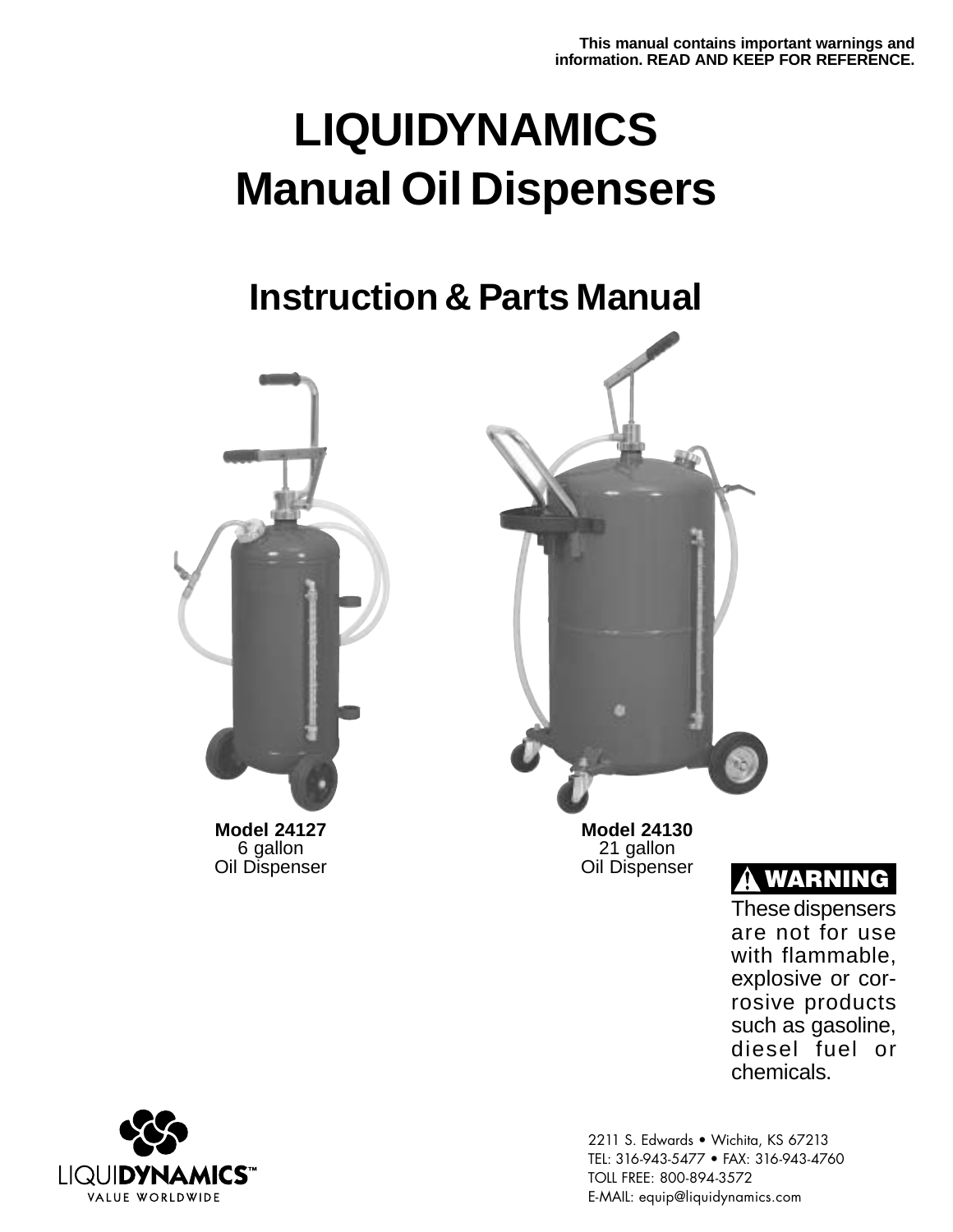# **WARNING**

**This symbol indicates a potentially hazardous situation which, if not avoided, could result in death or serious injury.**

#### **Introduction:**

The models 24127 and 24130 Manual Oil Dispensers will provide years of reliable operation. These Oil Dispensers are designed for easy and convenient transfer of engine oils, gear oils, transmission fluids, hydraulic oils and antifreeze.



**Do not use these dispensers with flammable, explosive or corrosive products such as Gasoline, Diesel Fuel or Chemicals. Do not do any welding on the reservoir.**

#### **Assembly:**

- The model 24127 dispenser is shipped completely assembled and ready for use. **Fig. 1**
- Model 24130 requires the attachment of the provided handle, parts tray and discharge hose. The handle is easily attached with included Allen screws. Use Fig. 1 as a guide for the parts tray and discharge hose.



#### **Note:**

Accessory meter Kits are available for these dispensers, please contact Liquidynamics at 800 894 3572 for availability and prices.

**Fig. 2**

C

A

B

#### **Operation:**

- Fill the reservoir with fluid (maximum capacities are noted in the Specifications section) by removing cap A, Fig.2.
- Reservoir fluid level may be observed via sight gauge B, Fig. 2.
- Place discharge hose in the receiving container and open shutoff valve C, Fig.2
- Operate the hand pump

D, Fig. 3 as necessary to transfer the desired amount of fluid into receiving container.

• Close shutoff valve C, Fig. 3 and store discharge spout in provided opening E, Fig. 3.



| <b>Specifications:</b> |  |
|------------------------|--|
| Model Number           |  |

| Model Number          | 24127  | 24130                       |
|-----------------------|--------|-----------------------------|
| <b>Tank Capacity</b>  | 6 gal. | 21 gal.                     |
| Height (overall)      | 38"    | 42"                         |
| Discharge Hose Length | 6'     | 6'                          |
| <b>Pump Output</b>    |        | approx. 4 strokes per quart |
| Weight (empty)        | 29 lb. | 57 lb.                      |
| Shipping Weight       | 32 lb. | 63 lb.                      |
|                       |        |                             |

#### **Exploded Parts Items (Hand Pump):**

|  | P/N S3249 Hose Assembly                  |
|--|------------------------------------------|
|  | 2 P/N S3161 Pump Handle Assembly (24127) |
|  | 3 P/N S3162 Pump Handle Assembly (24130) |

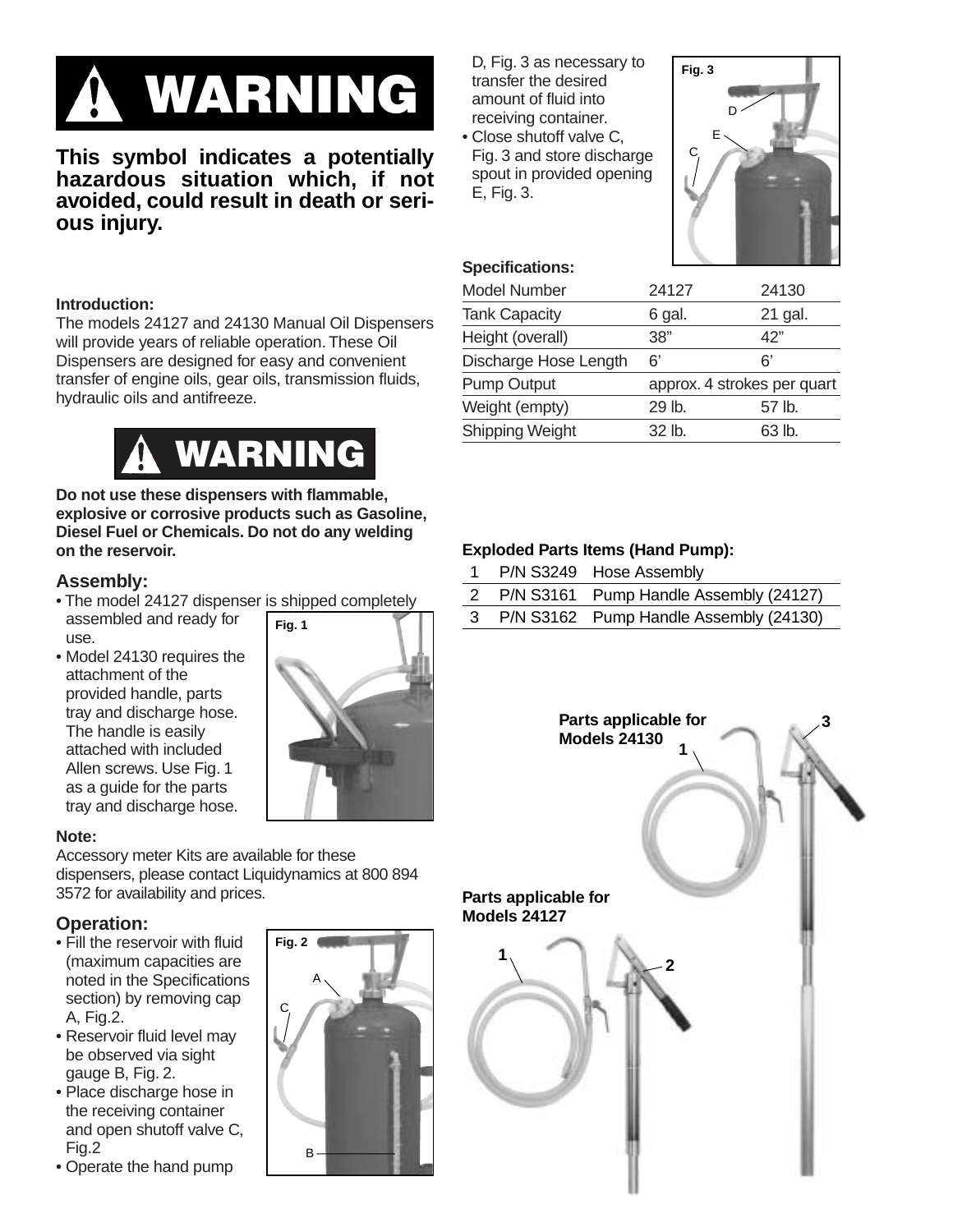

#### **Exploded Parts Items (Drain Pan Assembly):**

| 1              | P/N S3150        | Grip, handle               |
|----------------|------------------|----------------------------|
| $\overline{2}$ | <b>P/N S3151</b> | Handle, carry              |
| 3              | <b>P/N S3152</b> | Set screw, carry handle    |
| 4              | <b>P/N S3160</b> | Cap                        |
| 5              | <b>P/N S3154</b> | Gasket, drain cap          |
| 6              | <b>P/N S3155</b> | Retainer, 'C' clip         |
| $\overline{7}$ | <b>P/N S3156</b> | Wheel, fixed               |
| 8              | <b>P/N S3244</b> | Fitting, elbow, sight tube |
| 9              | <b>P/N S3157</b> | Sight tube, 6 gallon       |
| 10             | <b>P/N S3239</b> | <b>Screw</b>               |
| 11             | <b>P/N S3240</b> | <b>Nut</b>                 |
| 12             | <b>P/N S3158</b> | Guard, sight tube          |
| 13             | <b>P/N S3159</b> | Tank, 6 gallon             |
|                |                  |                            |

#### **Exploded Parts Items (Tank Assembly):**

| 1              | <b>P/N S3223</b> | Handle                     |
|----------------|------------------|----------------------------|
| 2              | <b>P/N S3231</b> | <b>Tool Tray</b>           |
| 3              | <b>P/N S3232</b> | Allen Screw, 3 mm          |
| 4              | <b>P/N S3233</b> | Wheel, fixed               |
| 5              | <b>P/N S3234</b> | Clip, Retainer             |
| 6              | <b>P/N S3235</b> | Nut, Acorn                 |
| $\overline{7}$ | <b>P/N S3236</b> | Washer                     |
| 8              | P/N S3237        | Caster, Swivel             |
| 9              | <b>P/N S3238</b> | Tank, Reservoir, 21 gal.   |
| 10             | <b>P/N S3239</b> | Screw                      |
| 11             | <b>P/N S3240</b> | <b>Nut</b>                 |
| 12             | <b>P/N S3241</b> | Guard, Sight Tube, 21 gal. |
| 13             | <b>P/N S3243</b> | Sight Tube, 21 gal.        |
| 14             | <b>P/N S3244</b> | Elbow Fitting, Sight Tube  |
| 15             | <b>P/N S3248</b> | Plug                       |

**Parts applicable for Models 24130**